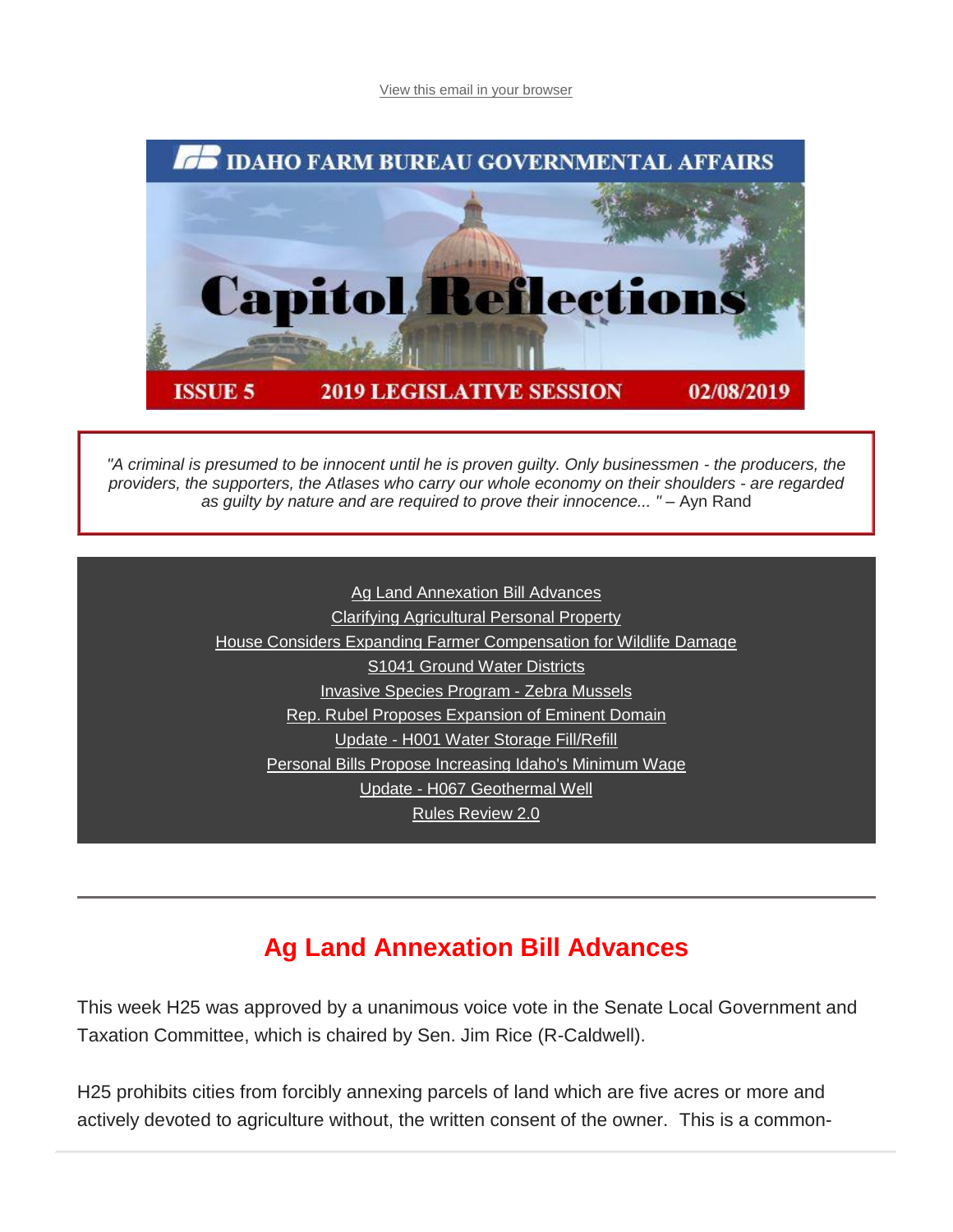sense approach to ensure farmers are not saddled with additional city taxes as long as they are still farming the land. Since it is the city that has grown and encroached upon the farm, not the other way around, H25 ensures farms are not forced out of business prematurely by forced annexation and increased taxes.

The Association of Idaho Cities testified they are neutral on the bill. They did want to add five words to the bill, but it was later pointed out that the current language of the statute already contains the information they requested to add. Both Senators Lakey and Anthon spoke in favor of the bill during committee deliberations. IFBF policy # 116 opposes forced annexation. **IFBF supports H25.**

[BACK](https://mailchi.mp/idahofb.org/capitol-reflections-issue-5?e=a4ab29d1bd#Navigation)

## **Clarifying Agricultural Personal Property**

H087 was approved this week in the House Revenue and Taxation Committee chaired by Rep Gary Collins (R-Nampa). H087 clarifies the exemption from property tax on agricultural equipment and machinery by adding the word "harvest" to the exemption and including a definition of the word harvest. This bill is in response to inconsistencies across the state in how county assessors are currently administering this statute. As reported last month, IFBF has worked closely with the Tax Commission, County Assessors, and commodity groups to craft a bill that accomplishes the goal of equity and consistency across the state and is workable for all parties.

Brian Stender, the Canyon County Assessor, testified at the hearing that assessors in the past had believed the exemption applied to all equipment used in a field, but did not apply to equipment used after the crop was moved from a field. Although the current statute does not have any language to that effect, by adding the word "harvest" and including a definition, it reestablishes the original intent of the legislature which was to include ALL equipment used in the production and harvest of agricultural commodities, even if at a stationary site beyond the field.

Representatives from the honey, mint, dairy and hops producer associations all testified in favor of H087 or provided a letter of support to the committee. The Canyon County Assessor was the only person to express a concern about the bill. He said the clause in H087, instructing assessors and the tax commission to "broadly" interpret the exemption "in favor of granting the exemption," was inconsistent with the normal practice of narrowly interpreting exemptions.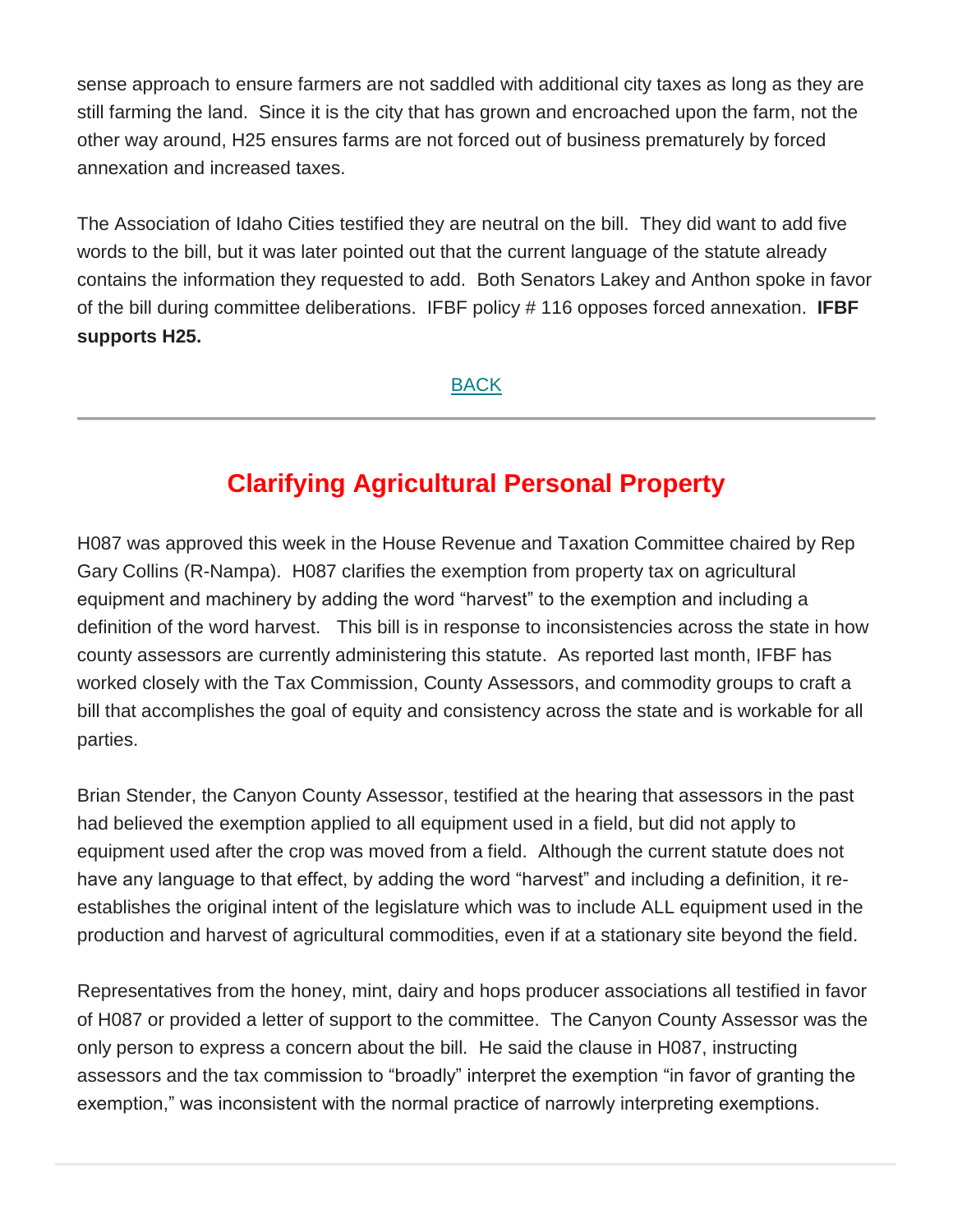The Assessor is correct; however, it is up to the legislature to direct how the exemptions they pass are administered. Even though exemptions are usually narrowly construed, the Legislature can direct otherwise. In the end, the committee was not persuaded by the comments of Mr. Stender and the committee unanimously endorsed the bill. It will now go to the House floor for a vote prior to moving to the Senate for consideration.

IFBF policy #104 supports clarifying the existing statute to ensure all agricultural equipment is properly exempted from the personal property tax as the legislature originally intended. **IFBF supports H087.**

**[BACK](https://mailchi.mp/idahofb.org/capitol-reflections-issue-5?e=a4ab29d1bd#Navigation)** 

# **House Considers Expanding Farmer Compensation for Wildlife Damage**

Representative Fred Wood (R-Burley) introduced House Bill No. 80 in the House Resources and Conservation Committee on January 31, 2019 and the committee voted to send the bill to the House floor with a "Do Pass" recommendation on February 7, 2019. HB080 proposes to amend Idaho Code 36-1108 which allows Idaho Fish and Game (IFG) to compensate farmers for damage caused by wildlife to "growing or matured crops." HB080 would also allow IFG to compensate farmers for damage caused by wildlife to "prepared seedbed ground, or irrigation equipment." In his presentation to the committee, Representative Wood mentioned how the elk populations are growing across the state and are increasingly taking up residence in farmers' corn fields. Several farmers' center pivots have suffered considerable damage due to elk rubbing on them, while others have had elk trampling through prepared potato fields. HB080 will allow IFG to compensate farmers for these types of damages.

During the committee hearing representatives from the Idaho Farm Bureau Federation, Idaho Fish and Game, and Idaho Grain Producers all testified in favor of the bill. A representative from the Idaho Wildlife Federation gave the only testimony against the bill.

Idaho Farm Bureau Policies # 64 and 67 support damage control programs for destructive wildlife and Idaho Fish and Game paying landowners for damage caused by wildlife. **Idaho Farm Bureau Federation supports HB080.**

#### [BACK](https://mailchi.mp/idahofb.org/capitol-reflections-issue-5?e=a4ab29d1bd#Navigation)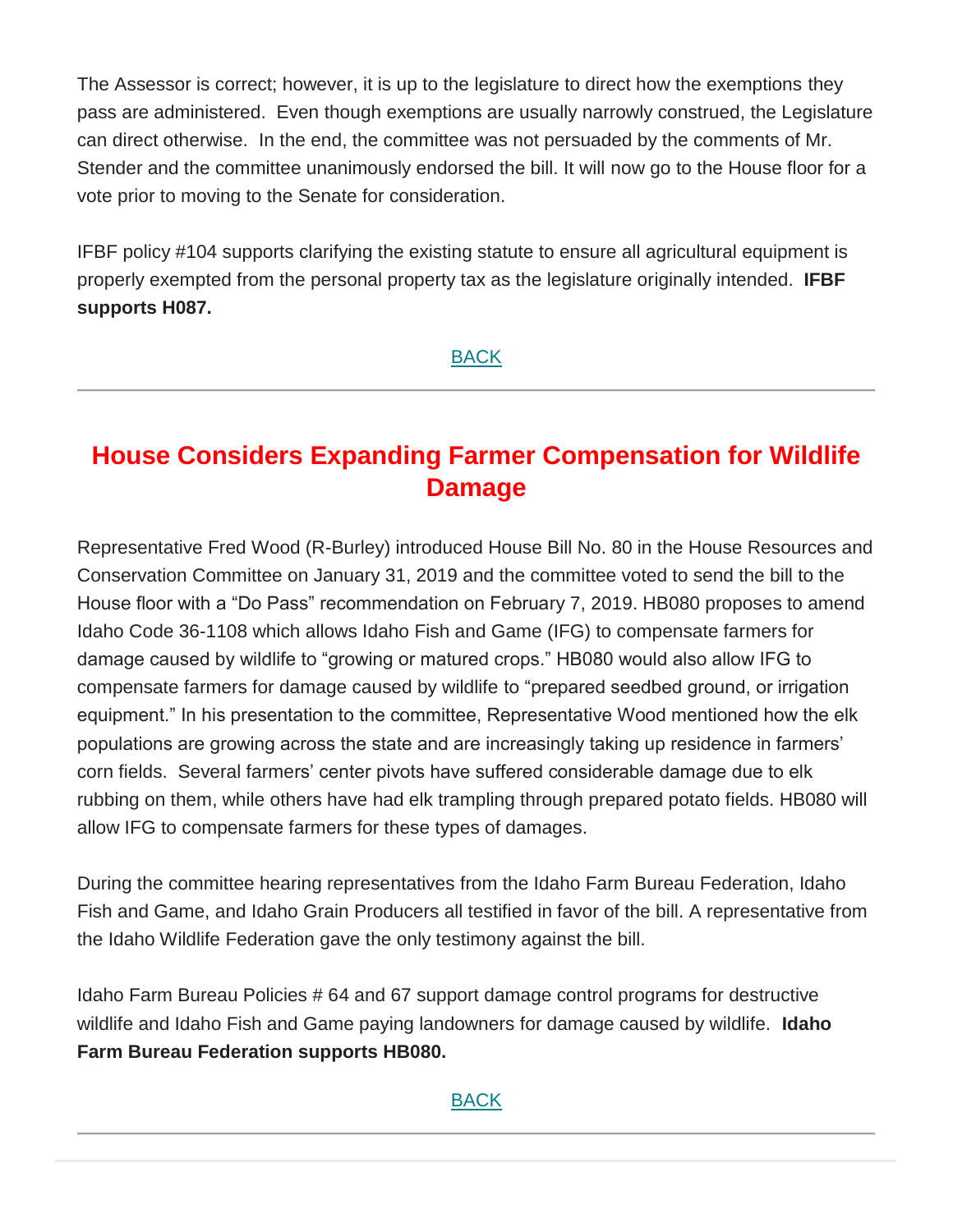## **S1041 Ground Water Districts**

On Monday, the Senate Resources & Environment Committee passed S1041 and sent it to the Senate floor with a "do-pass" recommendation. This bill deals with the operation of ground water districts. Ground water districts exist principally to protect their members' water rights from curtailment by developing and implementing mitigation plans, the costs of which are assessed to the district members. S1041 amends Idaho Code 42-5232 and 42-5241 to meet two operational needs of ground water districts. The changes are outlined as follows:

- Ground water district assessments are levied once per year in accordance with the schedule set forth in statute to meet projected district expenses. On rare occasions actual expenses exceed projections, creating a need to levy a special assessment. S1041 provides authority to the ground water district boards to assess an emergency fee. This can only happen after notice is given to all registered members of the district prior to the board meeting, informing members of the board's intent on levying a fee.
- The Idaho Department of Water Resources approves mitigation plans submitted by ground water districts. In recent years, some ground water users/members have willfully disregarded their responsibilities as outlined in the plan. S1041 enhances the ability of ground water districts to enforce compliance with their mitigation plans.

The sponsors of S1041 state its purpose is to help protect the integrity of the 2015 settlement agreement between the surface water coalition and the ground water districts. The fear is if certain members of a ground water district do not live up to their portion of the approved mitigation plan, then soon others will also ignore their responsibilities under the plan.

#### [BACK](https://mailchi.mp/idahofb.org/capitol-reflections-issue-5?e=a4ab29d1bd#Navigation)

### **Invasive Species Program - Zebra Mussels**

Earlier this week the Idaho Department of Agriculture presented to the House Agricultural Affairs Committee on the Invasive Species Program, specifically dealing with Zebra Mussels. Celia Gould, director of ISDA, told committee members the program is on its 10<sup>th</sup> year and has completed over 600,000 water craft inspections during this time. In 2018 alone, they inspected around 110,000 water crafts. Gould commented that private citizens are the biggest help to the program when it comes to fighting invasive species. The more knowledge citizens have on the issue and the more they care, the more the program sees citizens being proactive in making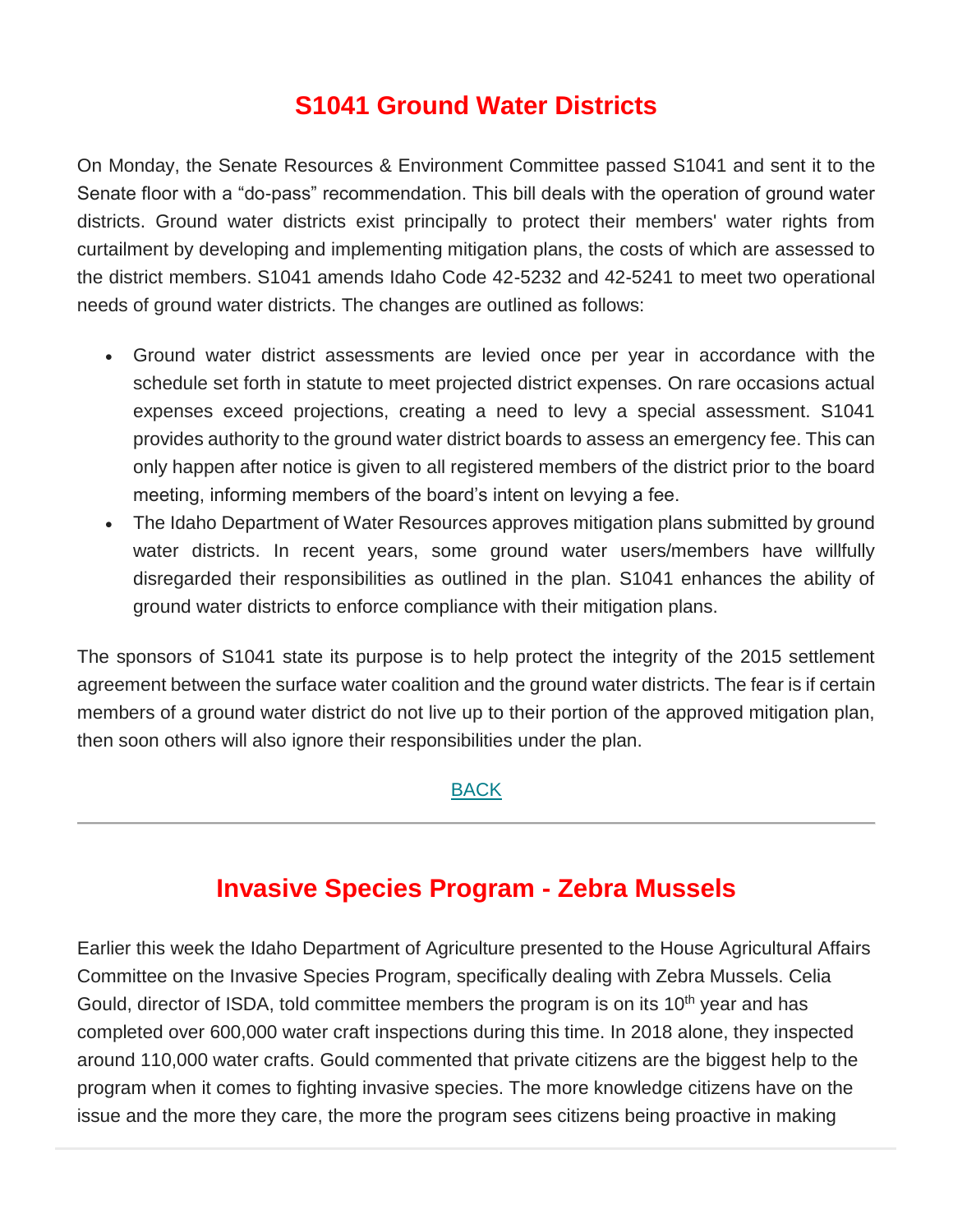sure Zebra Mussels don't make it into Idaho waters.

The microphone was then turned over to Nic Zurfluh, Section Manager to the Invasive Species Program, to give a more in-depth presentation on the process the program takes to prevent the spread of Zebra Mussels into the state. Zurfluh informed committee members that through the Water Resource Development Act, the program works with the US Army Corps of Engineers for funding. The program is also a council consisting of interagency coordination among stakeholders. This allows for more influence of the program overall, because they have a network of resources through this coordination.

The program's biggest concern and focus currently is prevention. There has not been a Zebra Mussel found in the state and the plan is to keep it that way. Zurfluh mentioned that stations have longer hours to help make sure they capture high risk boats during high traffic times. In 2018, the Idaho stations caught around 50 fouled boats, 20 of these were headed to Idaho waters. In the same year, Zurfluh said they did a total of 7,000 hot washes for boats found to be high risk but didn't find any mussels during the inspection, just so that they could error on the side of caution.

He said they have around a 97% compliance rate for people agreeing to have their boat hot washed, simply because recreationalists share the concern over the mussels entering waterways used in recreation. Zurfluh praised the cooperation between neighboring states in the fight against this invasive species. With this communication, they have been able to cut down on boats getting double inspected when crossing borders and help with tracking high risk boats so they can be treated at their destination site, which is more convenient overall.

There was discussion towards the end of the presentation between committee members and Zurfluh. A couple of members of the committee expressed concerns over the program's ability to inspect the ballast tanks that are internally located in boats and asked this be something the program continues to work on and improve.

#### [BACK](https://mailchi.mp/idahofb.org/capitol-reflections-issue-5?e=a4ab29d1bd#Navigation)

## **Rep. Rubel Proposes Expansion of Eminent Domain**

Representative Ilana Rubel (D-Boise) brought House Bill No. 51 as a personal bill proposing to amend Idaho Code 7-701A, which limits state and local governments' ability to use eminent domain to take private land for public purposes. Representative Rubel's bill would remove the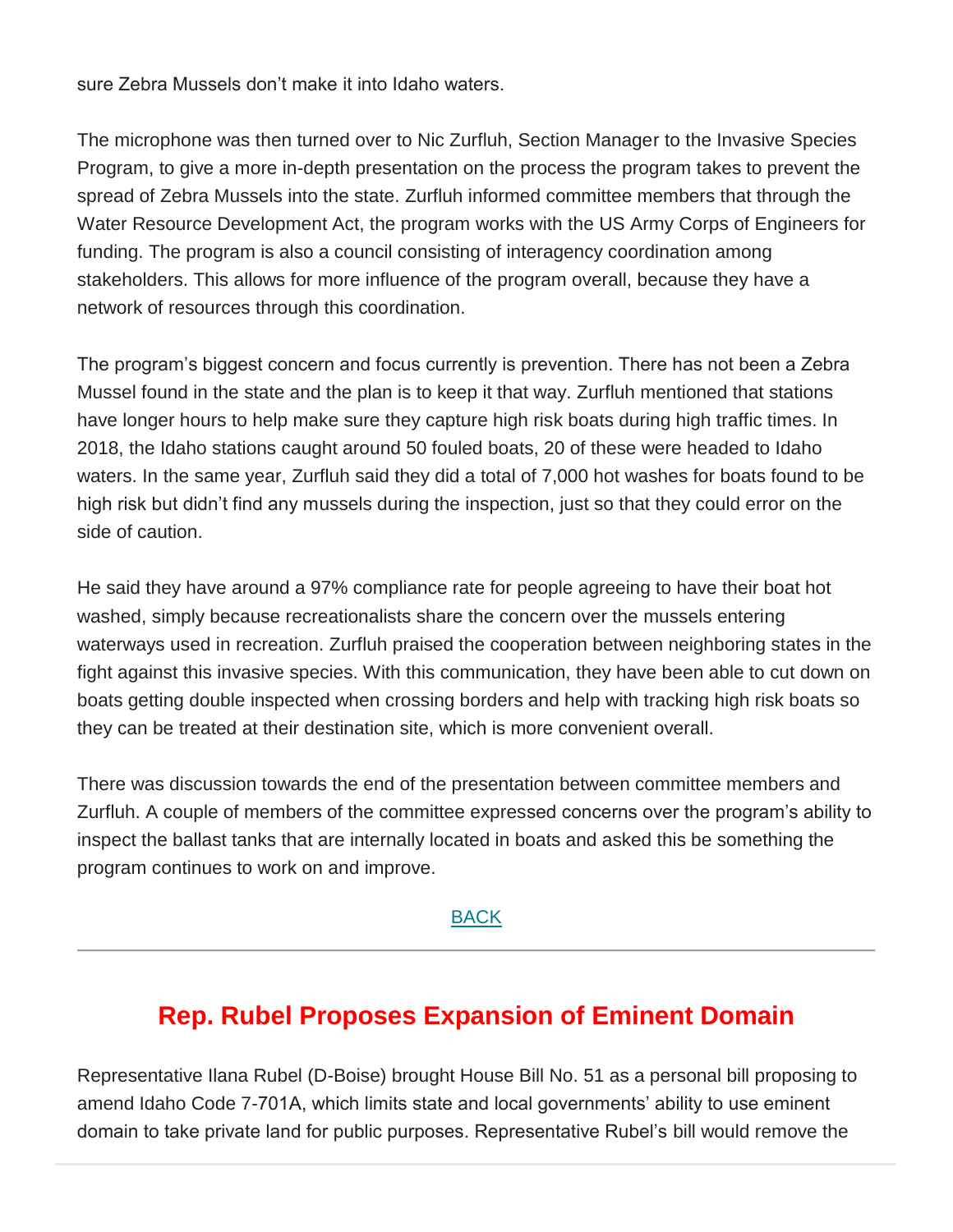statute's restriction against the use of eminent domain by the state, a state agency, or a local government to take private land "[f]or trails, paths, greenways or other ways for walking, running, hiking, bicycling or equestrian use, unless adjacent to a highway, road or street."

Historically eminent domain has been used along waterways to create paths for walking, biking, and horseback riding. Senator Jim Guthrie (R-McCammon) sponsored the bill in 2015 that enacted the above-mentioned restriction to protect private property rights. The Idaho Farm Bureau Federation actively supported Senator Guthrie's bill. This restriction has allowed owners of waterfront property to rest assured that their property rights are safe.

Idaho Farm Bureau Policy # 156 states in part that we oppose "[t]he use of eminent domain for recreational purposes, for private economic development or to expand the land holding of wildlife agencies." **IFBF opposes HB051.**

#### **[BACK](https://mailchi.mp/idahofb.org/capitol-reflections-issue-5?e=a4ab29d1bd#Navigation)**

### **Update - H001 Water Storage Fill/Refill**

The bill representing the many efforts of stakeholders, state water agencies and lawmakers—to reach an agreement on the long-fought dispute regarding the fill/refill issue in the Treasure Valley—has passed both chambers of the Idaho Legislature. On Tuesday, the Senate unanimously passed H001, which will now be sent to the Governor's office for his consideration. The Idaho Farm Bureau expresses appreciation to the Legislature for their careful consideration of this important piece of legislation, and for the many individuals who were crucial in its development.

Idaho Farm Bureau is supportive of state water law that protects water use and storage rights, and is opposed to any diminishment of storage fill rights due to flood control or other discharge prior to the irrigation season. Idaho Farm Bureau Policy #31 supports the fill of existing reservoirs following flood control releases to ensure current water users' reservoir space is filled and protected from new appropriations. **IFBF supports H001.**

#### [BACK](https://mailchi.mp/idahofb.org/capitol-reflections-issue-5?e=a4ab29d1bd#Navigation)

## **Personal Bills Propose Increasing Idaho's Minimum Wage**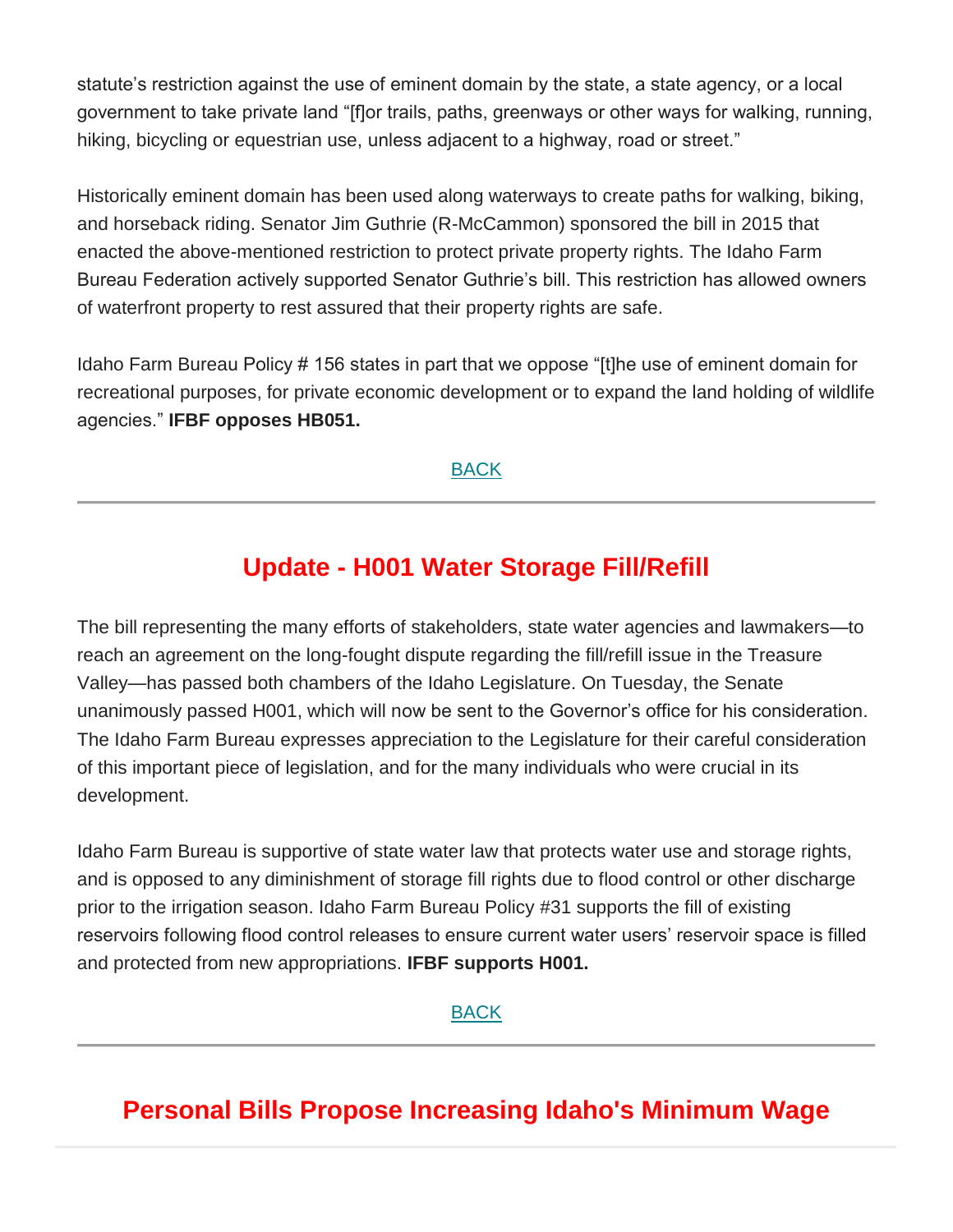House Bills 50, 54, and 55 all propose making changes to Idaho Code 44-1502, which sets Idaho's minimum wage. Representative Ilana Rubel (D-Boise) brought HB050 as a personal bill. It proposes removing subsection four of the statute which prohibits cities and counties from establishing their own minimum wage. Without this provision, the minimum wage could vary all over the state depending on the city or county.

Representative Sue Chew (D-Boise) brought HB054 and HB055 as personal bills. HB054 proposes removing subsection three of the statute, which allows for workers under the age of 20 to be paid \$4.25 per hour for a maximum of 90 days. The \$4.25 wage is meant to be a training wage for young employees training for a new position. After the 90-day training period, employers are required to raise the employee's pay to at least the minimum wage of \$7.25 per hour.

HB055 proposes raising Idaho's minimum wage on a stepped-up basis over the next three years. Under Representative Chew's bill, the minimum wage would raise to \$8.75 per hour on July 1, 2019. In 2020, it would rise to \$10.50 per hour, and then in 2021, it would rise to \$12.00 per hour. From that point, Chew proposes having the director of the department of labor recalculate and adjust the minimum wage each year in direct proportion to the increase or decrease in the U.S. department of labor's consumer price index. Chew's bill would also raise the minimum wage for tipped employees.

Personal bills are bills that do not go through the customary committee hearing process and are therefore rarely given a hearing to discuss their merits. Personal bills are typically brought by a legislator taking a stance on a certain issue or fulfilling a promise made during the campaign.

Idaho Farm Bureau Policy # 91 states "[w]e oppose any state minimum wage that is higher than the federal minimum wage." **IFBF opposes HB050, HB054, and HB055.**

#### [BACK](https://mailchi.mp/idahofb.org/capitol-reflections-issue-5?e=a4ab29d1bd#Navigation)

## **Update - H067 Geothermal Well**

The House Resource & Conservation Committee passed H067 and sent it to the House floor with a 'do-pass" recommendation. The bill deals with newly drilled low temperature geothermal wells and allows the director of the Department of Water Resources more flexibility to exempt new geothermal water rights if certain conditions are met.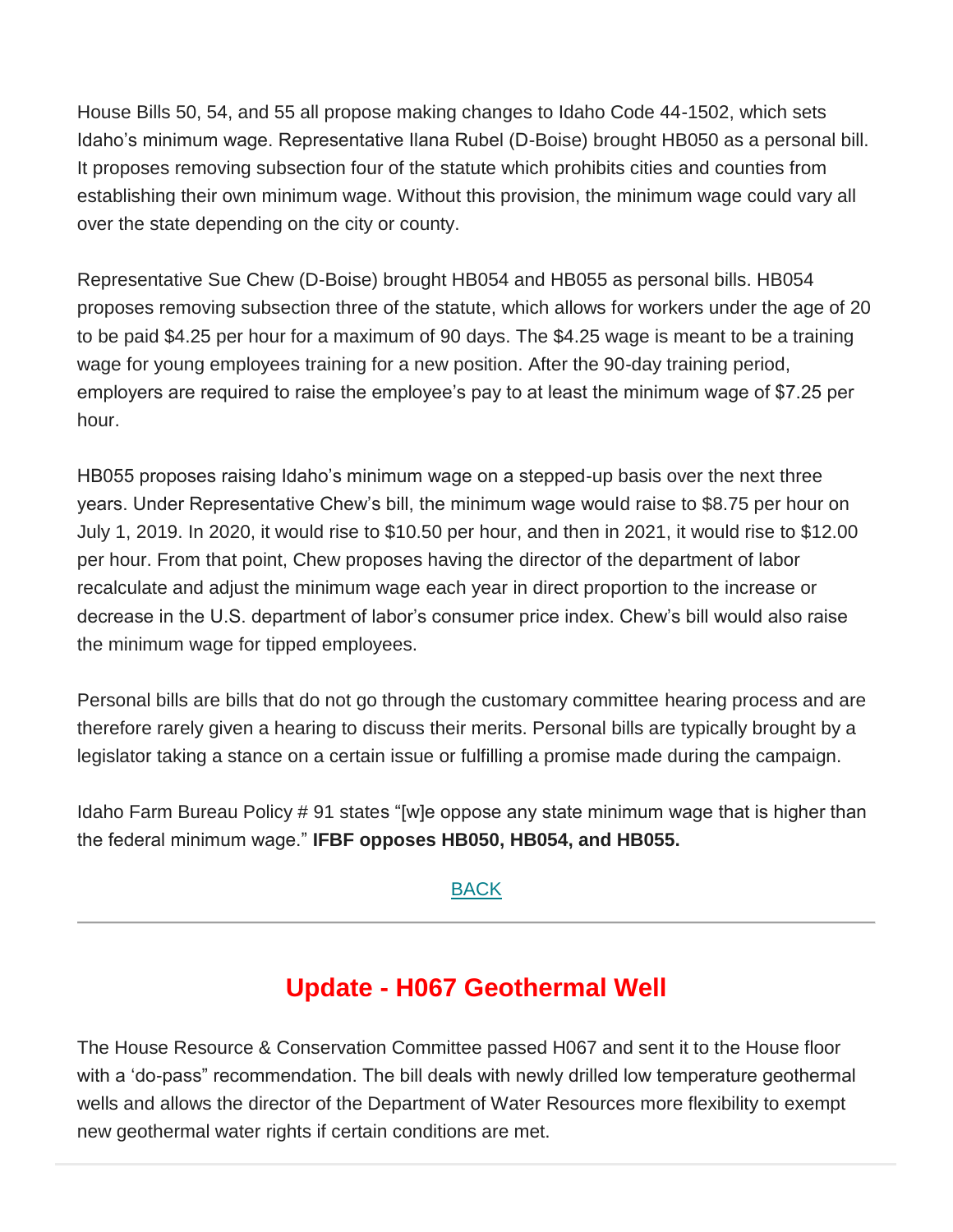Under Idaho law, the primary use of low temperature geothermal water for reasons other than heat value is not a beneficial use of the resource, unless the director exempts the proposed use. The conditions for exemption as proposed by H067 include:

- The proposed use will not detrimentally affect existing water rights, including water rights for low temperature geothermal water;
- The proposed use will not diminish the temperature of, or artesian pressure of, the low temperature geothermal aquifer; and
- There is not an economically viable source of water having a bottom hole temperature of 85 degrees or less in a well available.

The bill will be sent to the House floor for the chamber's full consideration.

#### [BACK](https://mailchi.mp/idahofb.org/capitol-reflections-issue-5?e=a4ab29d1bd#Navigation)

# **Rules Review 2.0**

This week H100 was introduced in the House State Affairs Committee which is chaired by Rep Steven Harris (R-Meridian). H100 ensures all rules proposed by state agencies will receive the same level of scrutiny and approval as laws that are passed by the legislature. Unfortunately in Idaho, just like at the federal level, too often it is not the laws themselves that are burdening businesses and our economy, but the ever-growing bureaucratic state and excessive regulations.

Idaho's historic process of rules review, although far better than no review by the legislature, is tilted heavily in favor of the agencies. Currently, all proposed rules automatically go into effect unless both the House and the Senate actively reject the rules through a concurrent resolution. Therefore, if the agency can convince just one side that the rule is OK, or if one side simply doesn't care to look at the rules, the rules automatically go into effect.

H100 would "un-tilt" the process so that in the future, new rules would not become effective until they are reviewed and approved by both the House and Senate. Remember, agencies only have authority to make rules through power delegated by the Legislative branch to the agencies for that purpose. Therefore, it is important the Legislature exercise close oversight as the agencies use that "borrowed" authority. Since rules carry the force and effect of law, they should receive the same level of approval as laws.